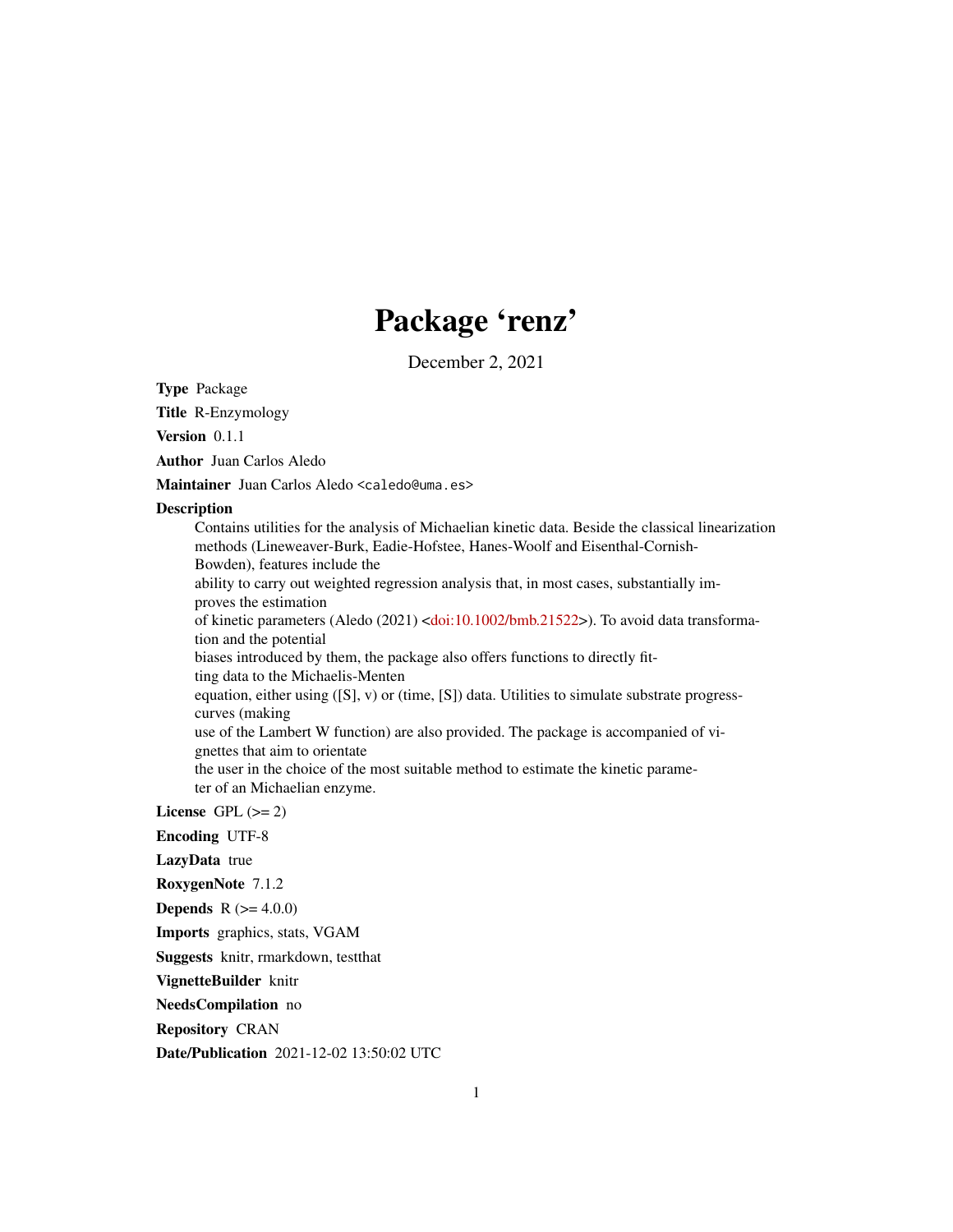## <span id="page-1-0"></span>R topics documented:

| Index |  |  |  |  |  |  |  |  |  |  |  |  |  |  |  |  |  |  |  |  |  |  |
|-------|--|--|--|--|--|--|--|--|--|--|--|--|--|--|--|--|--|--|--|--|--|--|
|       |  |  |  |  |  |  |  |  |  |  |  |  |  |  |  |  |  |  |  |  |  |  |
|       |  |  |  |  |  |  |  |  |  |  |  |  |  |  |  |  |  |  |  |  |  |  |
|       |  |  |  |  |  |  |  |  |  |  |  |  |  |  |  |  |  |  |  |  |  |  |
|       |  |  |  |  |  |  |  |  |  |  |  |  |  |  |  |  |  |  |  |  |  |  |
|       |  |  |  |  |  |  |  |  |  |  |  |  |  |  |  |  |  |  |  |  |  |  |
|       |  |  |  |  |  |  |  |  |  |  |  |  |  |  |  |  |  |  |  |  |  |  |
|       |  |  |  |  |  |  |  |  |  |  |  |  |  |  |  |  |  |  |  |  |  |  |
|       |  |  |  |  |  |  |  |  |  |  |  |  |  |  |  |  |  |  |  |  |  |  |
|       |  |  |  |  |  |  |  |  |  |  |  |  |  |  |  |  |  |  |  |  |  |  |

dir.MM *Non-linear Least-squares Fitting of the MM equation*

#### Description

Non-linear least-squares fitting of the Michaelis-Menten equation.

#### Usage

```
dir.MM(data, unit_S = 'mM', unit_v = 'au', plot = TRUE)
```
#### Arguments

| data   | a dataframe with two columns. The first column contains the values of the inde-<br>pendent variable (substrate concentration), and the second column contains the<br>initial rates. |
|--------|-------------------------------------------------------------------------------------------------------------------------------------------------------------------------------------|
| unit S | concentration unit.                                                                                                                                                                 |
| unit v | time unit.                                                                                                                                                                          |
| plot   | logical. If true, the data and fitted curve are plotted.                                                                                                                            |

#### Details

This function invokes nls() to carry out the fitting.

#### Value

A list of two elements. The first one is a vector containing the enzyme kinetic parameters. The second one is a dataframe with the original data plus the fitted value of v.

#### Examples

dir.MM(ONPG[, c(1,2)])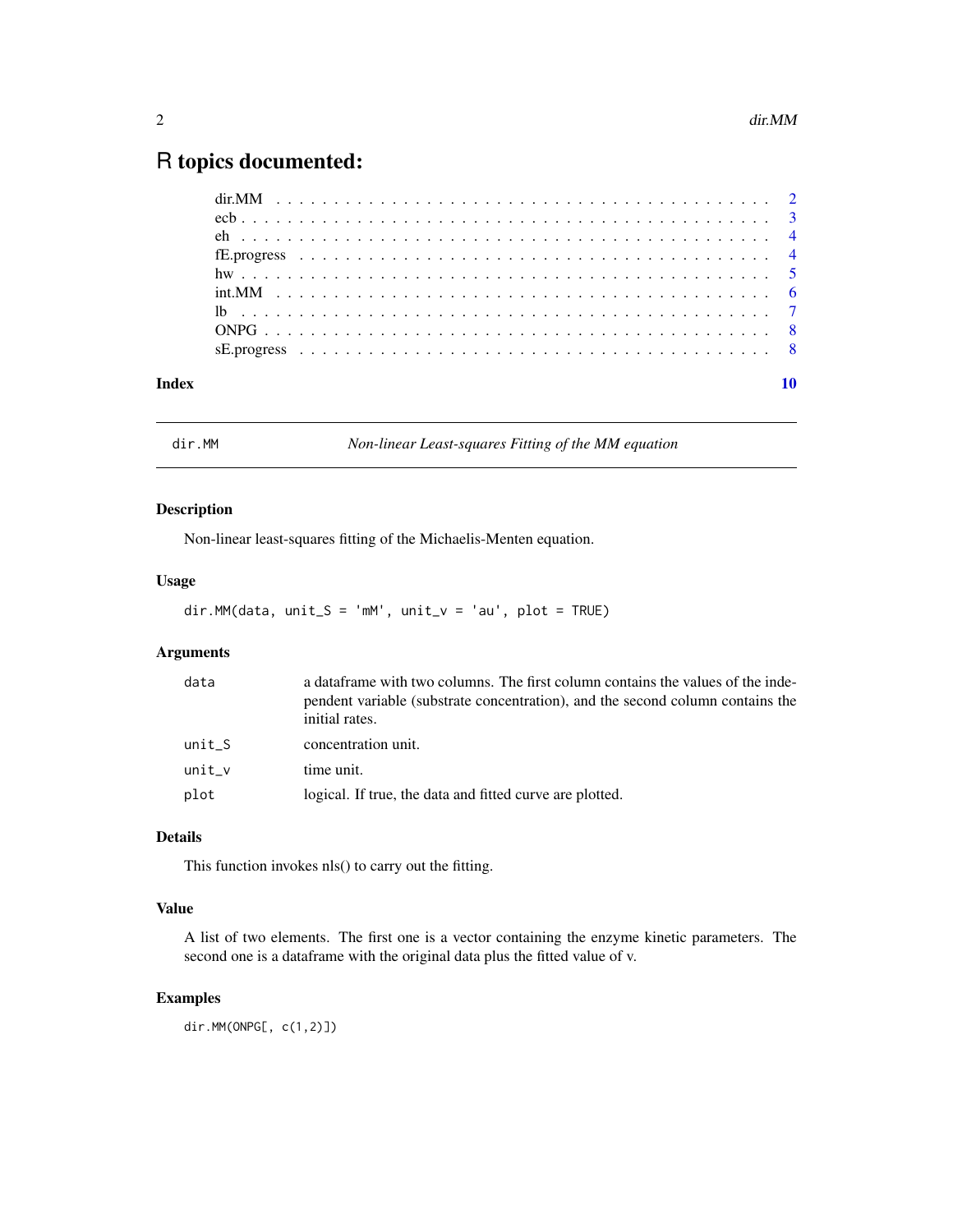#### Description

Obtains Km and Vm using the Eisenthal & Cornish-Bowden method.

#### Usage

 $ecb(data, unit_S = 'mM', unit_v = 'au', plot = TRUE)$ 

#### Arguments

| data     | a data frame where the first column is the independent variable, [S], and the<br>remaining columns (as many as experiment replicates) correspond to the depen-<br>dent variable, v. |
|----------|-------------------------------------------------------------------------------------------------------------------------------------------------------------------------------------|
| $unit_S$ | concentration unit.                                                                                                                                                                 |
| $unit_v$ | time unit.                                                                                                                                                                          |
| plot     | logical. If TRUE data are plotted.                                                                                                                                                  |

#### Details

For each experimental replicate the observations  $(S, v)$  are plotted as lines in the Km-Vm parameter space, instead of points in observation space. Afterwards, the lines tend to intersect at a common point, whose coordinates provide the kinetic parameters. Nevertheless, since the observations are subject to error, there is no unique intersection point for all the lines. In this case, the method computes all the pair-wise intersections. Then, the median value from each series is taken to be the best estimate of Km and Vm. This procedure is repeated as many times as replicates and finally the mean and sd is returned.

#### Value

Returns a list with the estimated values of Km and Vm.

#### References

Biochem.J.(1974) 139:715-720 (10.1042/bj1390715)

#### See Also

lb(), hw(), eh()

#### Examples

ecb(ONPG[, c(1,2)])

<span id="page-2-0"></span>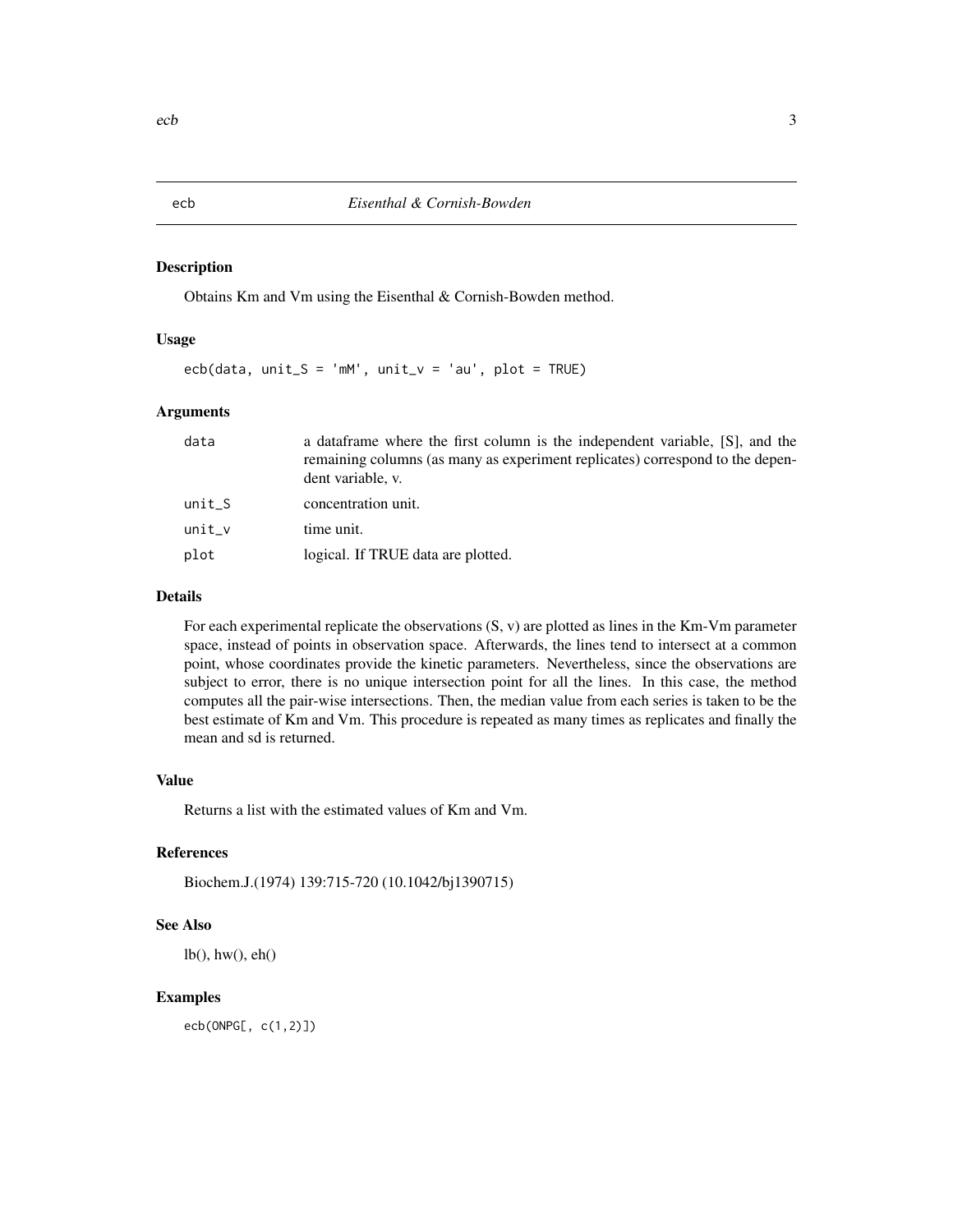#### <span id="page-3-0"></span>Description

Obtain Km and Vm using the Eadie-Hofstee transformation.

#### Usage

 $eh(data, unit_S = 'mM', unit_v = 'au', plot = TRUE)$ 

#### Arguments

| data      | a data frame where the first column is the independent variable, [S], and the<br>remaining columns (as many as experiment replicates) correspond to the depen-<br>dent variable, v. |
|-----------|-------------------------------------------------------------------------------------------------------------------------------------------------------------------------------------|
| unit S    | concentration unit.                                                                                                                                                                 |
| unit_ $v$ | time unit.                                                                                                                                                                          |
| plot      | logical. If TRUE the data and fitted line are plotted.                                                                                                                              |

#### Value

A dataframe with the values of the transformed variables is returned. The fitted Km and Vm are given as attributes of this dataframe.

#### See Also

lb(), hw(), ecb()

#### Examples

eh(ONPG[, c(1,2)])

| fE.progress |  |  |  | <b>Fitted Progress Curve for Enzyme-Catalyzed Reaction</b> |
|-------------|--|--|--|------------------------------------------------------------|
|-------------|--|--|--|------------------------------------------------------------|

#### Description

Fits the progress curve of an enzyme-catalyzed reaction.

#### Usage

```
fE.progress(data, unit_S = 'mM', unit_t = 'min')
```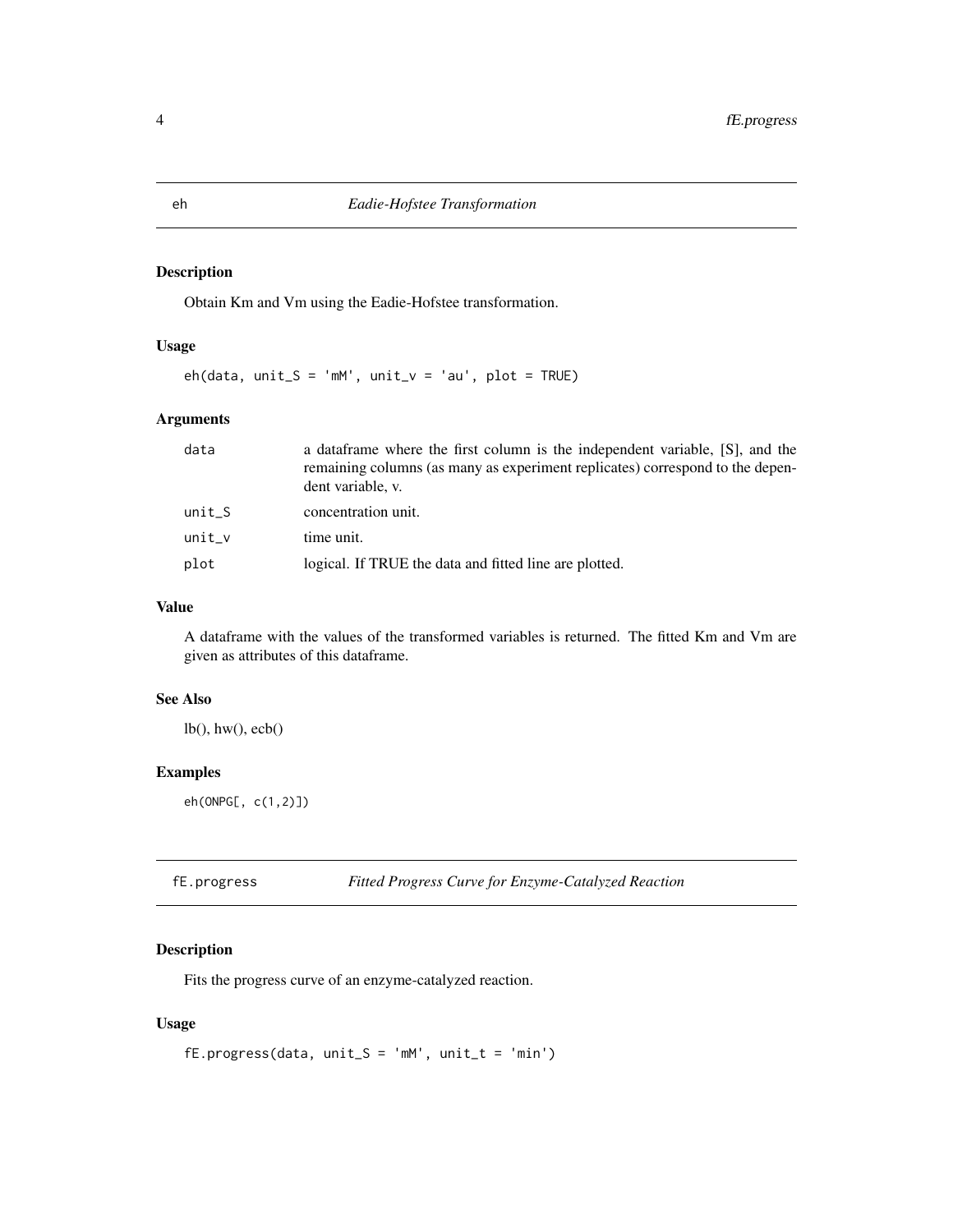#### <span id="page-4-0"></span> $h_{\rm W}$  5

#### Arguments

| data   | a dataframe where the first column is the time and the second column is the<br>substrate concentration. |
|--------|---------------------------------------------------------------------------------------------------------|
| unit S | concentration unit.                                                                                     |
| unit t | time unit.                                                                                              |

### Value

Returns a list with two elements. The first one contains the fitted kinetic parameters, the second one is a dataframe giving the fitted substrate concentration time course.

#### References

Biochem Mol Biol Educ.39:117-25 (10.1002/bmb.20479).

#### See Also

sEprogress(), int.MM()

#### Examples

```
data \leq sE.progress(So = 10, time = 5, Km = 4, Vm = 50, plot = FALSE)
fE.progress(data[, c(1,3)])
```
hw *Hanes-Woolf Transformation*

#### Description

Obtains Km and Vm using the Hanes-Woolf transformation.

#### Usage

 $hw(data, unit_S = 'mM', unit_v = 'au', plot = TRUE)$ 

#### Arguments

| data     | a data frame where the first column is the independent variable, [S], and the<br>remaining columns (as many as experiment replicates) correspond to the depen-<br>dent variable, v. |
|----------|-------------------------------------------------------------------------------------------------------------------------------------------------------------------------------------|
| $unit_S$ | concentration unit.                                                                                                                                                                 |
| $unit_v$ | time unit.                                                                                                                                                                          |
| plot     | logical. If TRUE the data and fitted line are plotted.                                                                                                                              |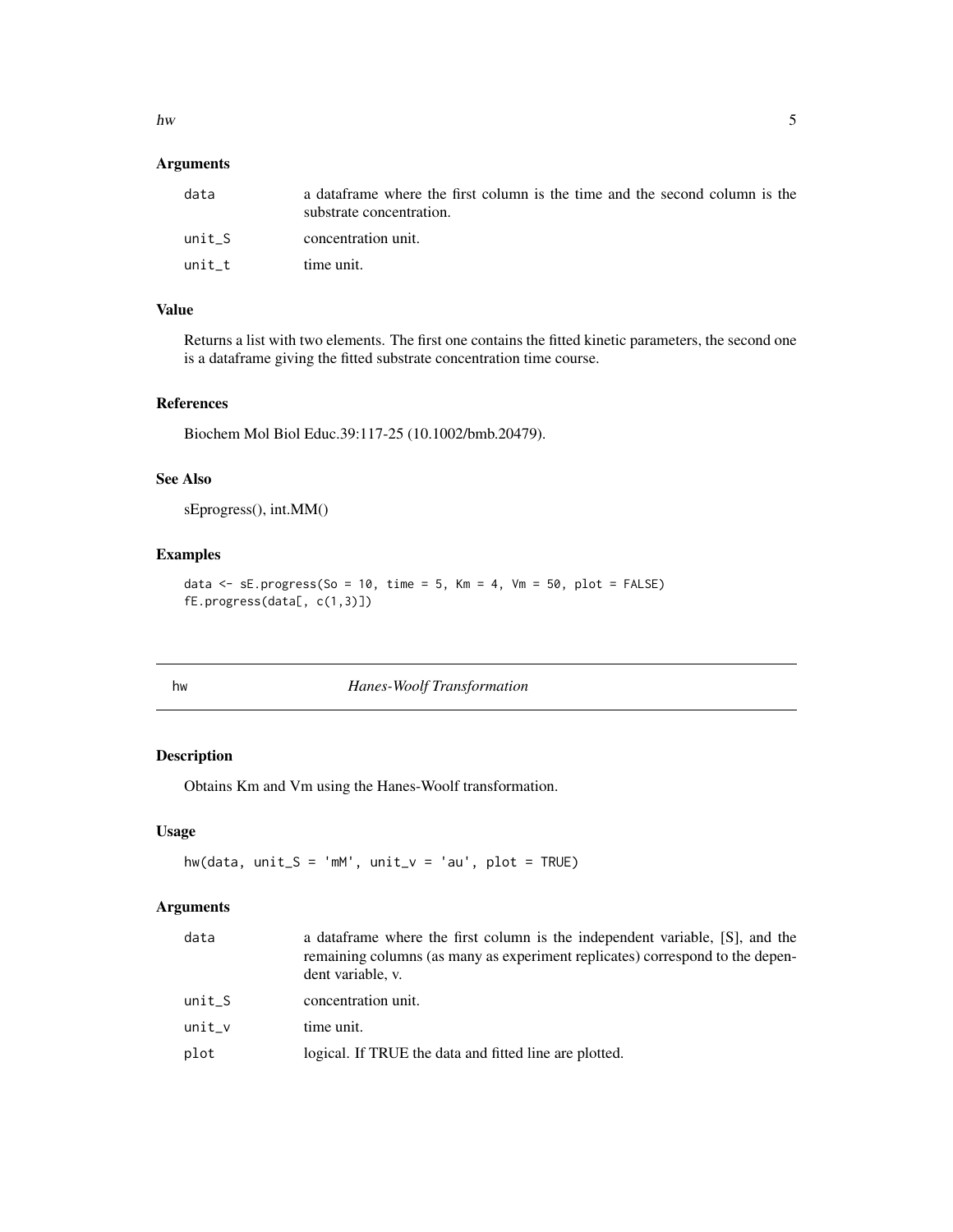#### <span id="page-5-0"></span>Value

A dataframe with the values of the transformed variables is returned. The fitted Km and Vm are given as attributes of this dataframe.

#### See Also

lb(), eh(), ecb()

#### Examples

hw(ONPG[, c(1,2)])

int.MM *Linearization of The Integrated Michaelis-Menten Equation*

#### Description

Estimates the kinetic parameters using an linearized form of the integrated Michaelis-Menten equation.

#### Usage

 $int.MM(data, unit_S = 'mM', unit_t = 'min')$ 

#### **Arguments**

| data   | a dataframe with two columns. The first column contains the values of the inde-<br>pendent variable time, t, and the second column contains the substrate concen-<br>trations. |
|--------|--------------------------------------------------------------------------------------------------------------------------------------------------------------------------------|
| unit S | concentration unit.                                                                                                                                                            |
| unit t | time unit.                                                                                                                                                                     |

#### Details

The r-squared value of the model can be checked using attributes().

#### Value

A list of two elements. The first element is named vector containing the Km and Vm. The second element is a dataframe where the first two columns are the original data and the last two columns are the transformed variables. Also a linear plot of the transformed variables together with the parameters values are provided.

#### Examples

```
int.M((data = sE.progress(So = 10, time = 5, Km = 4,Vm = 50)[, c(1,3)])
```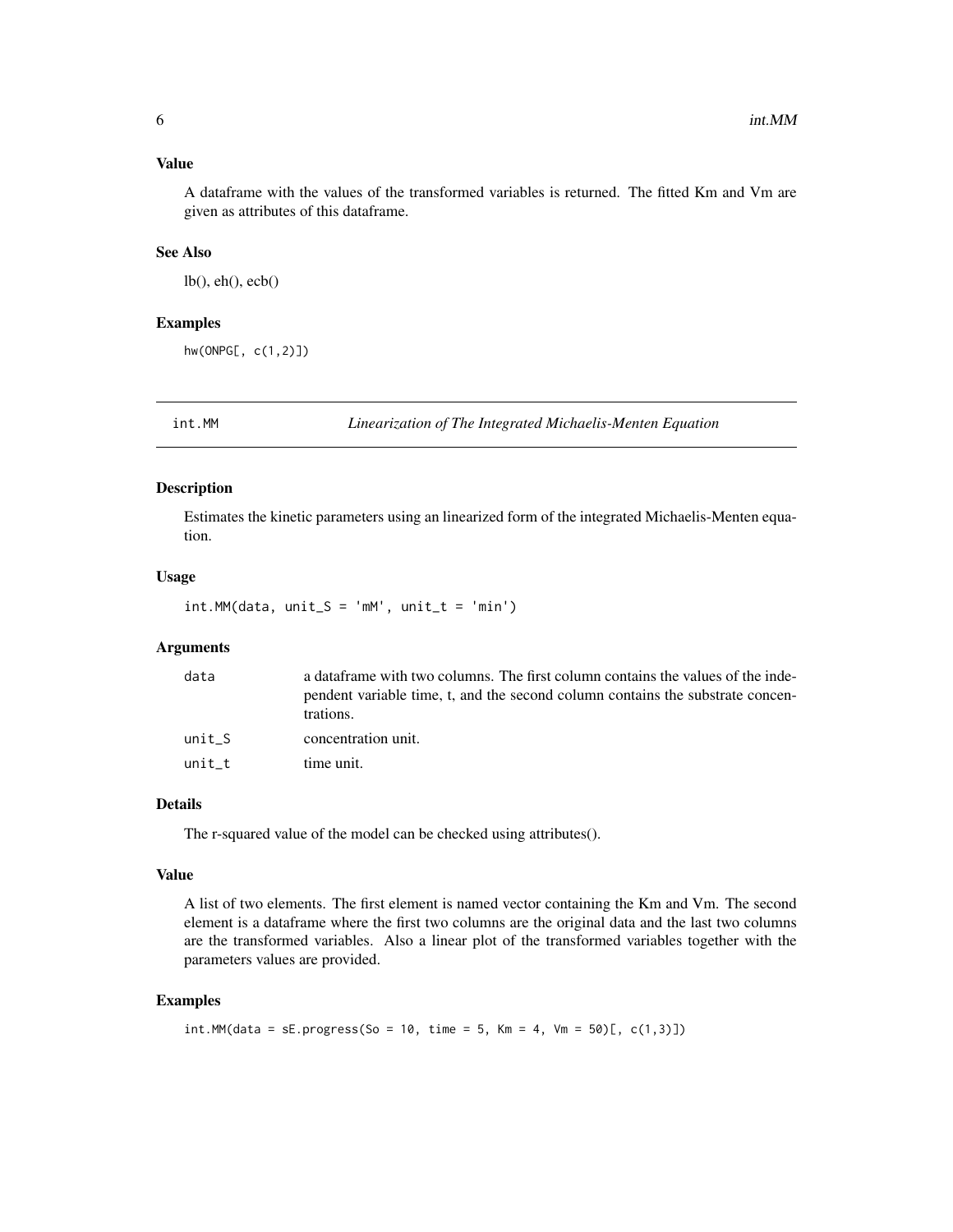#### Description

Obtains Km and Vm using double reciprocal transformation

#### Usage

```
lb(data, unit_S = 'mM', unit_v = 'au', weighting = FALSE, plot = TRUE)
```
#### Arguments

| data      | a data frame where the first column is the independent variable, [S], and the<br>remaining columns (as many as experiment replicates) correspond to the depen-<br>dent variable, v. |
|-----------|-------------------------------------------------------------------------------------------------------------------------------------------------------------------------------------|
| $unit_S$  | concentration unit.                                                                                                                                                                 |
| $unit_v$  | time unit.                                                                                                                                                                          |
| weighting | logical. When TRUE the weight v <sup><math>\triangle</math>4</sup> is employed.                                                                                                     |
| plot      | logical. If TRUE the data and fitted line are plotted.                                                                                                                              |

#### Value

A double reciprocal plot and the Km and Vm computed using averaged 1/v (when more than one replicate is provided). In addition, this function returns a list of five elements. The first and second ones are vectors with the Km and Vm, respectively, computed individually for each replicate. The third one provides the R-squared values of the fits. The fourth element of the list gives the fitted Km and Vm. The last element of the list is a dataframe with the values of the transformed variables.

#### References

J. Am. Chem. Soc.1934, 56, 3,658-666 (doi.org/10.1021/ja01318a036)

#### See Also

 $hw(), eh(), ecb()$ 

#### Examples

 $lb(ONPG[, c(1,2)], weighting = TRUE)$ 

<span id="page-6-0"></span>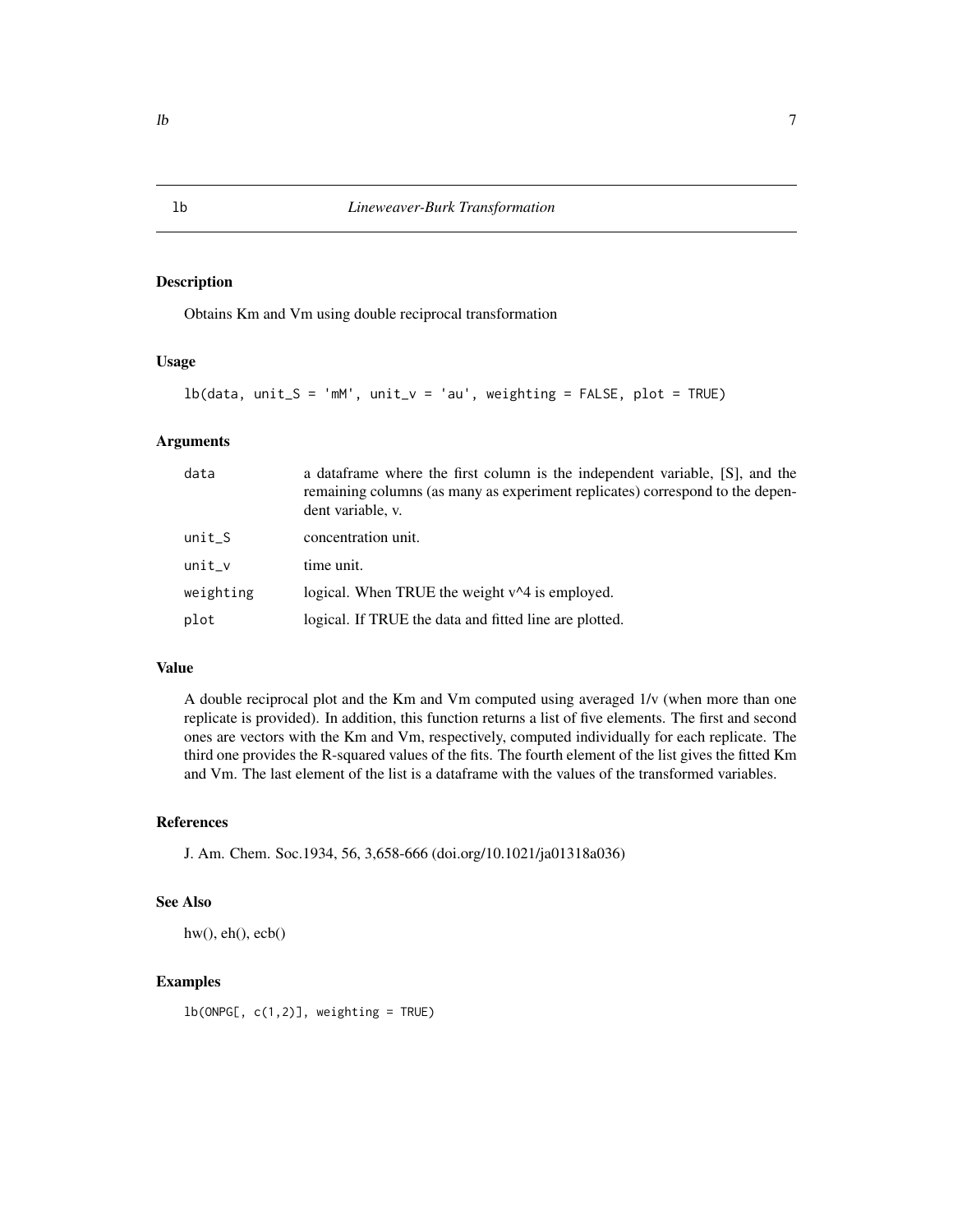<span id="page-7-0"></span>ONPG *Kinetic data for the hydrolysis of ONPG catalyzed by Betagalactosidase (EC. 3.2.1.23)*

#### Description

In the University of Málaga, Enzymology is a second-year subject that all Biochemistry students must take. In the context of this subject, students carry out different experiments in the laboratory, using Beta-galactosidase (EC. 3.2.1.23) as an enzyme model, to illustrate the effect of different variables on the rate of the enzyme-catalyzed reaction (hydrolysis of o-nitrophenyl-Beta-dgalactopyranoside, ONPG). One of these experiments consists in assessing the effect of the substrate (ONPG) concentration on the initial rate. The current dataframe shows the results obtained by eight different student groups, as were presented in their reports.

#### Usage

ONPG

#### Format

A dataframe with 10 rows (one per substrate concentration) and 9 columns. The first column give the ONPG concentrations assayed (in mM). The remaining columns provide the determined initial rates. Please, note that rates are given using different units, which can be checked typing in the console: attributes(ONPG).

sE.progress *Progress Curve for Enzyme-Catalyzed Reaction*

#### Description

Simulates the evolution of the substrate concentration along time.

#### Usage

sE.progress(So, time, Km, Vm, unit\_S = 'mM', unit\_t = 'min',  $I = 0$ , Kic = Inf, Kiu = Inf, replicates = 3,  $error = 'a', sd = 0.005, plot = TRUE)$ 

#### Arguments

| So   | initial substrate concentration. |
|------|----------------------------------|
| time | reaction timespan.               |
| Кm   | Michaelis constant.              |
| Vm   | maximal velocity.                |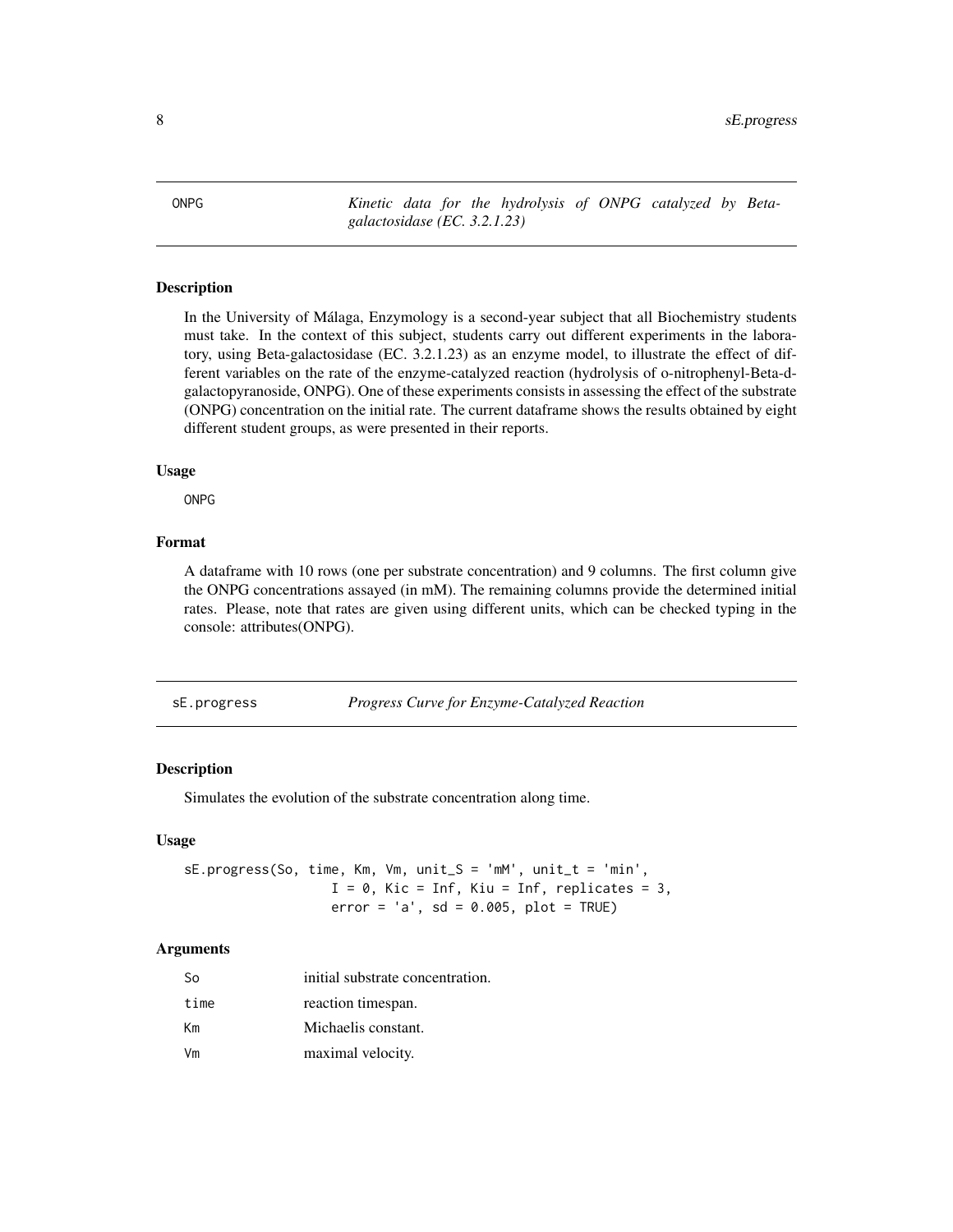#### sE.progress 9

| $unit_S$   | concentration unit.                               |
|------------|---------------------------------------------------|
| $unit_t$   | time unit.                                        |
|            | inhibitor concentration.                          |
| Kic        | competitive inhibition constant.                  |
| Kiu        | uncompetitive inhibition constant.                |
| replicates | number of replicates for the dependent variable   |
| error      | it should be one among c('absolute', 'relative'). |
| sd         | standard deviation of the error.                  |
| plot       | logical. If TRUE, the progress curve is plotted.  |

#### Details

When sd is different to 0, then an absolute error normally distributed is added to the variable St.

#### Value

Returns a dataframe where the two first columns are time and St (without error). The two last columns are the mean and sd of the variable St.

#### See Also

fE.progress()

#### Examples

 $sE.progress(So = 10, time = 5, Km = 4,Vm = 50, plot = FALSE)$